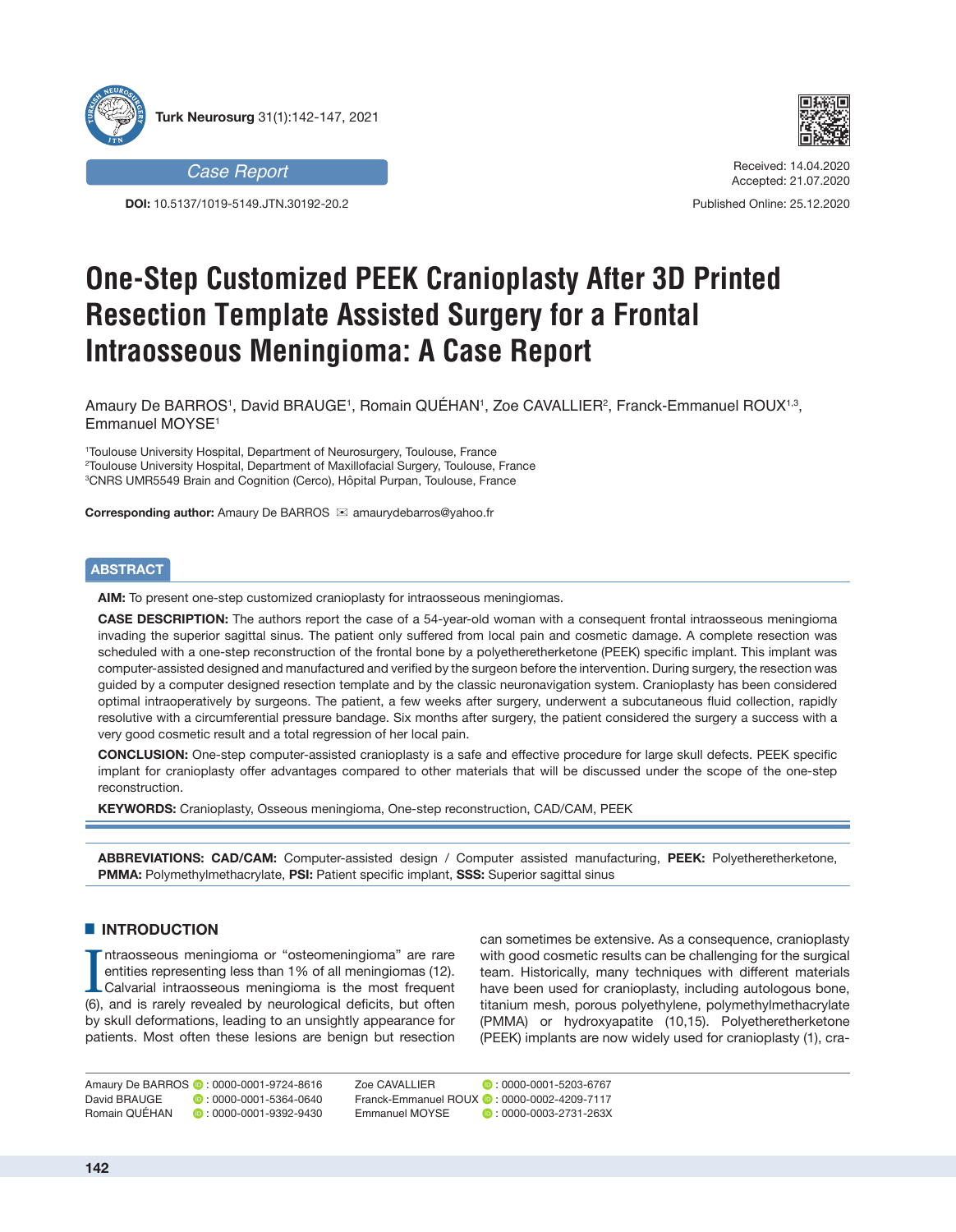The recent advances in the era of computer-assisted design and computer-assisted manufacturing (CAD/CAM) prosthesis allow surgeons to consider the resection of large intraosseous meningioma with one-step reconstruction with a patientspecific implant (PSI) designed using a preoperative three dimensional computerized tomography (3D CT) scan.

chemical inertness, robustness and comfort. It does not create artifacts on imaging and does not conduct temperature (10).

This report describes the case of a woman suffering from frontal intraosseous meningioma treated by surgical resection



**Figure 1:** Photographic illustration of the cosmetic aspect of the frontal intraosseous meningioma in this 54-year-old woman.

using a 3D printed resection template modelled on the 3D printed skull of the patient with a one-step reconstruction of the skull defect using a computer-assisted designed PEEK PSI.

The patient gave us her written consent for using her personal data for this report.

# █ **CASE REPORT**

## **History**

A 54-year-old patient consulted the neurosurgical unit for a slowly growing "bump" that began several years ago. There were no neurological elements in the medical history or physical examination. The patient's complaint was centered on frontal pain due to the mass effect on the scalp and the cosmetic damage due to the tumor (Figure 1). The scalp in the vicinity of the tumor was normal. All further investigations ruled out metastases, primary malignant tumor or a Paget disease.

## **Initial Imaging**

A nonenhanced head CT-scan showed major hyperostosis originating from the frontal bone. In the coronal plane, the largest measure revealed a width of 77.7 mm. The gadoliniumenhanced 3 tesla 3D T1 MRI revealed a dural part invading the superior sagittal sinus (SSS) in its anterior part (Figure 2A-E).



**Figure 2: A)** Gado-T1 MRI, sagittal plane. **B)** CT-scan, sagittal plane. **C)** Gado-T1 MRI, coronal plane. **D)** CT-scan, coronal plane. **E)** CT-scan axial plane. Yellow arrows represent the SSS invasion.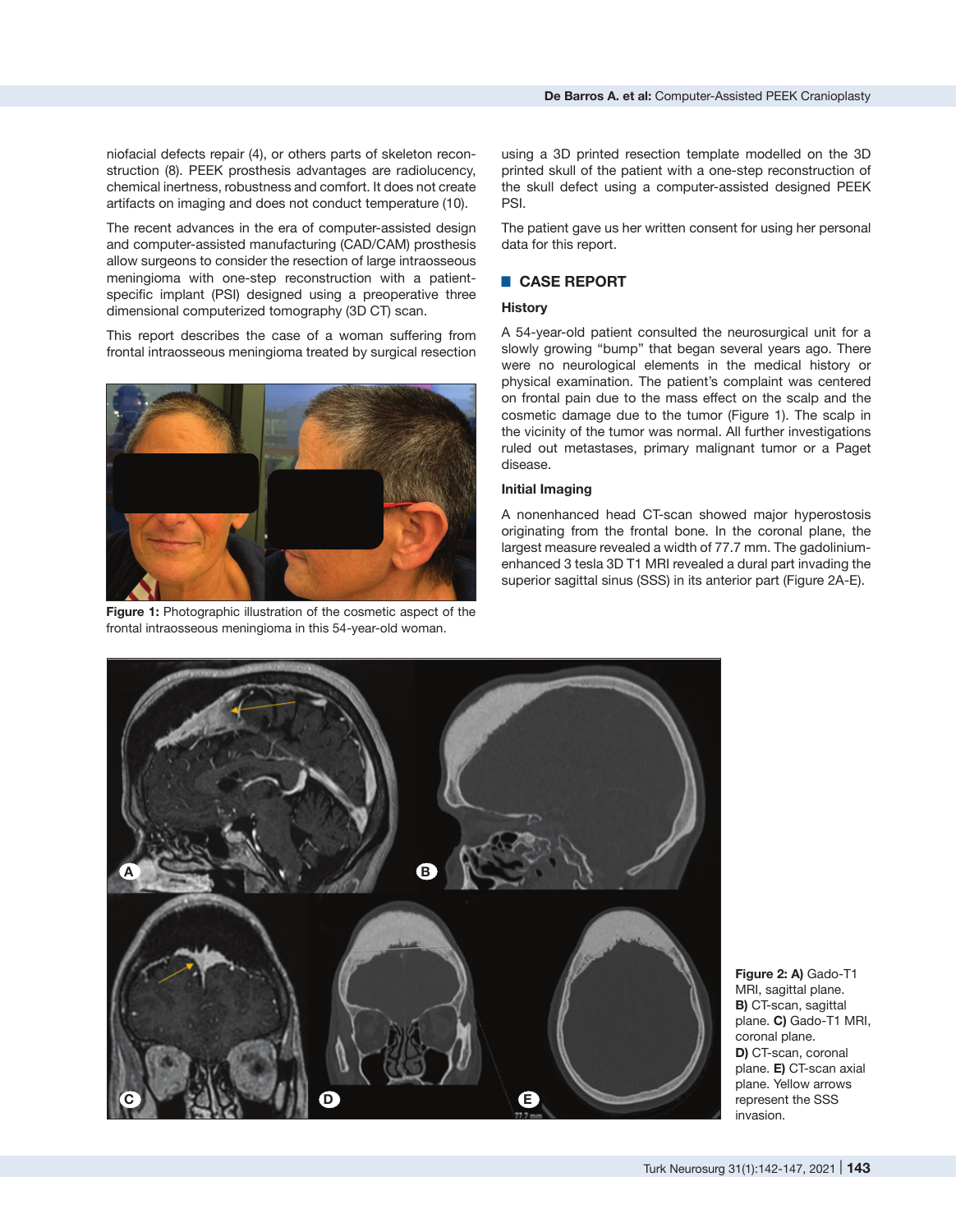#### **Presurgical Planning**

A 3D high resolution CT-scan with a matrix size of 512 x 512 mm with 1.0 mm slice thickness and no interslice gap of the patient was transferred to the manufacturing company (Stryker Corporation, Kalamazoo, MI 49002 U.S.A.). A volumetric segmentation of the meningioma was defined and resection margins were determined in accordance with the surgeon's guidance. A 3D printed skull was created and was used to elaborate in mirror the resection template (Figure 3A-C). After evaluation of the defect caused by meningioma resection and guided by the virtual estimation of the defect created (Figure 3D), PSI was manufactured to be as cosmetically suitable as possible with a 5 mm thickness (Figure 3E-F). The PSI, resection template and 3D printed skull were sterilized and made available throughout the surgical procedure for comparison, verification or adjustment with patient and tumor reality.

### **Surgical Treatment**

Prophylactic antibiotics (intravenous Cefazolin 2000 mg) were administered 30 minutes before incision. A coronal scalp and galeal incision was performed in order to widely expose the lesion (Figure 4A). With the help of the resection template (Figure 4B), resection margins defined in the presurgical planning were outlined with electrical bistoury (Figure 4A). Using a neuronavigation system (BrainLab; Munich, Germany) to manage the SSS, five burr holes were performed all around the lesion. After dural detachment, holes were connected with a craniotome and the osseous part of the meningioma was removed (Figure 4C). Dural invasion was carefully dissected, then resected controlled by neuronavigation system and the anterior third part of the SSS was removed after clipping. A duraplasty was performed with polyesterurethane (Neuropatch®, B.Braun Melsungen AG) in a tight fashion. PSI was placed at the level of the cranial vault defect and spatial conformation and immediate cosmetic result were checked before fixation with MatrixNEURO™ (DePuy Synthes Companies, Switzerland) (Figure 4D). Two dural tenting sutures were placed in the middle of the plasty to limit the risk of extradural detachment which could lead to compressive extradural hematoma. Scalp was closed in a two-layer fashion with surgical staples for the skin. Blood loss was estimated around 300 mL and the length of the intervention was 3H35 min.

#### **Postoperative Course**

No immediate post-procedure adverse events were encountered. Patient was free of neurological deficits, and classic postoperative pain was controlled by first line antalgic therapy. A control CT-scan with 3D reconstruction was performed 48 hours after surgery in order to control possible neurological damages, hematoma and cosmetic results. The PSI was estimated to be in a good placement and only a moderate pneumocephalus was described (Figure 5A-F). Anatomopathology revealed a WHO grade I meningioma.



**Figure 3: A)** 3D printed skull, lateral view. **B)** 3D printed skull, frontal view. **C)** Resection template applied to the 3D printed skull. 3D printed skull acts as a negative for the creation of the resection template. **D)**Computer-assisted cranial vault defect estimation used for creation of the patient specific implant (PSI). **E)** Virtual aspect of the PSI. **F)** 3D printed skull with the definitive computerassisted manufactured PSI just before application to the patient. Blue arrows (a and b) represent margin of resection.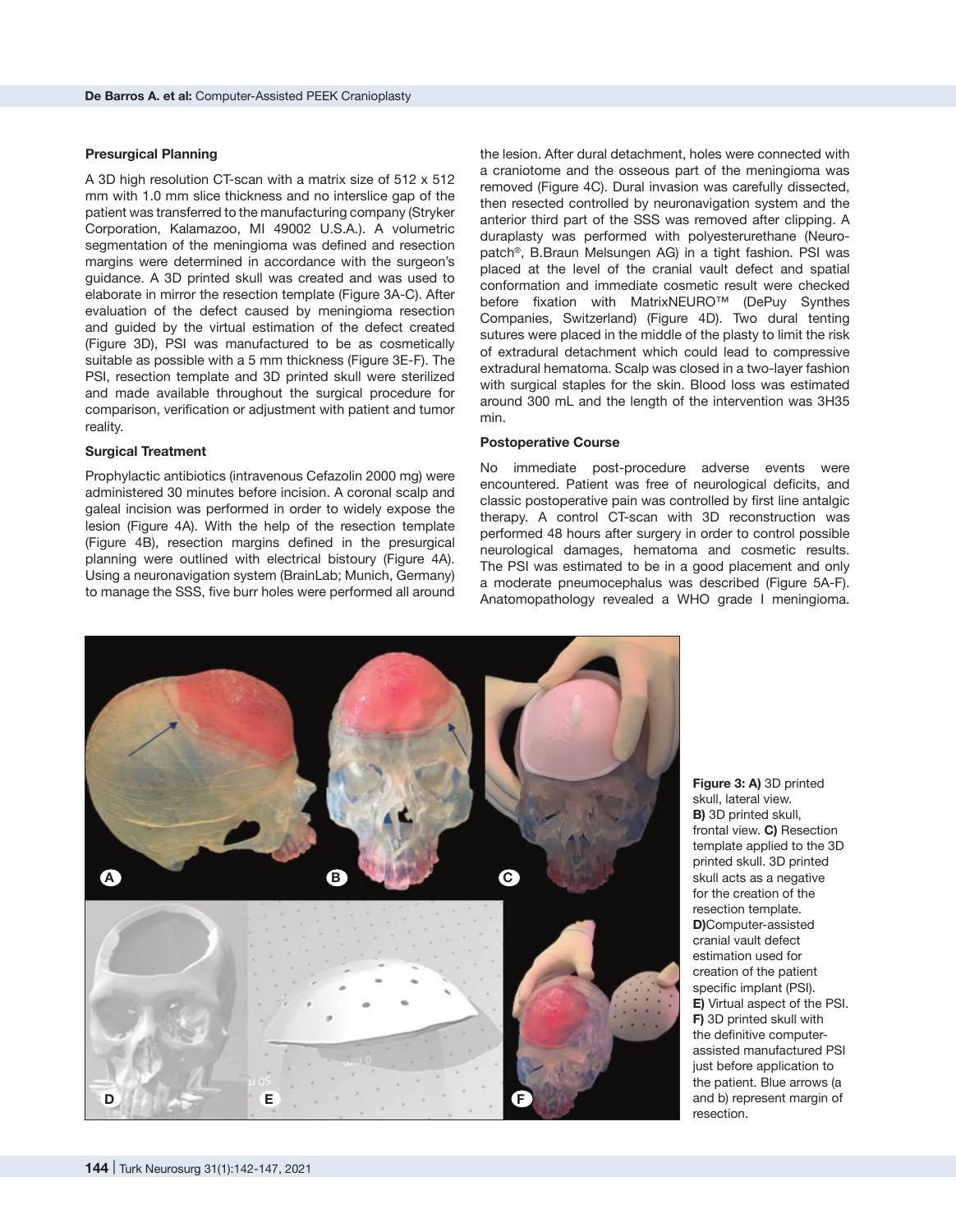

**Figure 4: A)** Application of the resection template in order to delineate the resection. **B)** Surgical exposure of the osseous meningioma. Resection margins are delineated with an electrical bistoury. **C)** The removed frontal osseous meningioma. **D)** The computerassisted manufacturing patient-specific implant placed and fixed into the cranial vault defect. The numerous prosthesis holes are used for adequate dural tenting sutures.



## **Figure 5:**

**A)** Postoperative CT-scan (2 days after), sagittal view. **B)** Postoperative CT-scan, 3D volume rendering, frontosuperior view. **C)** Control MRI at 2 months, FLAIR, axial view. **D)** Control MRI at 2 months, FLAIR, sagittal view. **E)** Early postoperative aspect, frontal view. **F)** Early postoperative aspect, lateral view.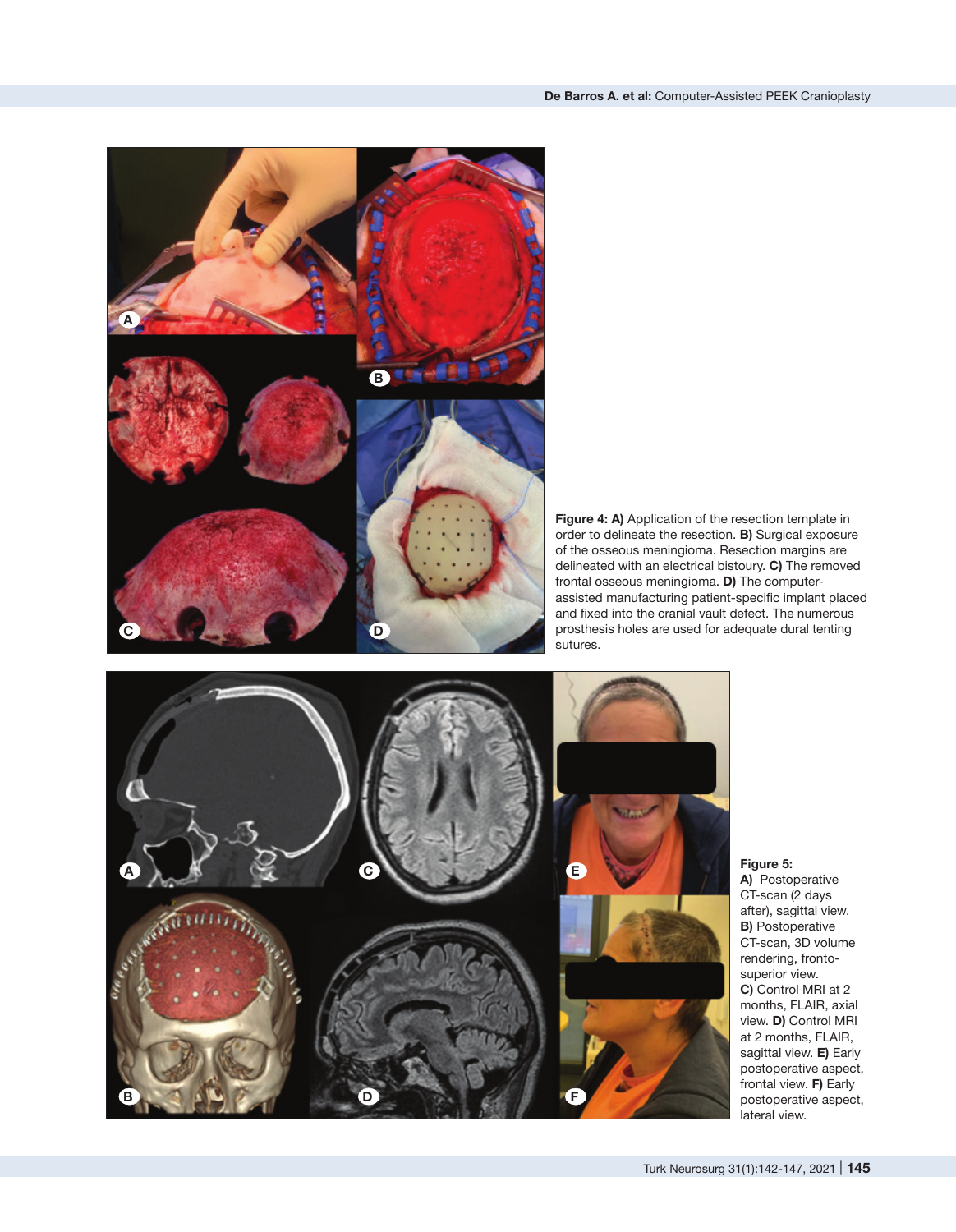Three weeks later, the patient developed a subcutaneous liquid collection favorized by surgical dissection without any local or general inflammatory signs. The surgeon decided to treat it with a circumferential pressure bandage for 6 weeks until the next consultation. Collection resolved and the patient was free of symptoms 3 months after the intervention, particularly the preoperative pain due to scalp traction. The cosmetic result was considered excellent by the patient herself. The control MRI at two months revealed a complete resection (Simpson grade I) with no particular complications and a total regression of pneumocephalus (Figure 5A-F).

### █ **DISCUSSION**

Cranioplasty for a large cranial defect is still challenging for cranio-maxillo-facial surgeons and neurosurgeons. Most procedures are performed secondarily to the craniectomy, particularly when it is performed for refractory intracranial hypertension or for infectious reasons. CAD/CAM technology allows surgeons to perform one-step reconstructions, especially after large benign tumor resections without skin invasion, via manufacturing PSI. Many procedures have been developed until now using different methods of resections. Some authors described the use of a neuronavigation system with the fusion of the implant's virtual design for delineating accurate margins of resection (4). Others prefer to use a resection template (14) or the combination of both techniques (2). CAD/CAM technology can offer the possibility of printing a stereolithographic model (3D printed skull) and some authors have developed indirect methods with intermediary steps consisting of molding, via PMMA, the PSI directly to the 3D printed model (3,11). With the exceptions of PEEK and PMMA, the other materials used until now for computer-assisted allografts have been hydroxyapatite or titanium.

In our experience, PEEK-specific implants are the best candidates for computer-assisted surgery due to their good possibility of conformation (they can also be drilled if needed) and their high mechanical resistance comparable to the cortical bone (7). Other qualities are their biocompatibility, comfort for the patient and radiolucency (10). Radiotherapy can be performed with the PEEK implant (4). Another important advantage is their thermostability. The PEEK implant can be sterilized and resterilized if needed, without deformations. This is of particular interest in the event of implant infection because they can be re-used after infection healing (5). Some disadvantages are the cost and the absence of osteointegration. The cost needs to be balanced with the reducing operative time or necessity of re-intervention compared to intraoperative molding procedures or two-step procedures, respectively. One of the main limitations after the cost was the presumed infectious risk, but two recent metaanalyses have declared that PEEK cranioplasties have a lower infection risk than autologous or PMMA cranioplasties (9,13).

In comparison, titanium mesh offers the same mechanical resistance, cosmetic results and low infection rates but it can be deformed in case of trauma and it is a source of major radiological artifacts. A recent meta-analysis declared that titanium mesh presents more implant failure than PEEK prosthesis (9). Hydroxyapatite's main weakness is its fragility, sometimes leading to prosthesis fracture before osteointegration. Osteointegration is rarely rapid and total in the adult population compared to children, in our experience. PMMA is of good interest in small defects but its conformation, even with the help of a stereolithographic model, can be very challenging with regards to very large defects, leading to longer operative time and bleeding loss, which are risk factors for infection. In 2017, Broeckx et al. described a technique similar to ours; however, they designed and manufactured their PMMA-specific implant by themselves, considerably reducing the cost of the procedure (2). Their approach is very relevant for moderate defects, but requires a very good knowledge of CAD/CAM technology as well as availability of hardware material at one's institution. In our opinion, the collaboration of surgeons/engineers is very important and allows for completion of a complex PSI conformation that could not be reached alone. We hope that the development of a one-step reconstruction procedure will decrease the cost of implants.

## █ **CONCLUSION**

A one-step surgical procedure using CAD/CAM technology in order to produce a patient-specific PEEK implant is a safe and accurate procedure with good cosmetic results and should reduce operative time and postoperative adverse events, particularly infection events. Further prospective investigations are needed to confirm this and strategies to reduce implant cost will be of particular interest in the future.

#### █ **REFERENCES**

- 1. Brandicourt P, Delanoé F, Roux FE, Jalbert F, Brauge D, Lauwers F: Reconstruction of cranial vault defect with polyetheretherketone implants. World Neurosurg 105:783-789, 2017
- 2. Broeckx CE, Maal TJJ, Vreeken RD, Bos RRM, ter Laan M: Single-step resection of an intraosseous meningioma and cranial reconstruction: Technical note. World Neurosurg 108:225-229, 2017
- 3. Guerrini F, Dallolio V, Grimod G, Cesana C, Vismara D, Franzin AB: It is time to reduce free-hand manipulation: Case report of our proposal for an innovative 1-step cranioplasty. World Neurosurg 107:1052.e7-1052.e10, 2017
- 4. Jalbert F, Boetto S, Nadon F, Lauwers F, Schmidt E, Lopez R: One-step primary reconstruction for complex craniofacial resection with PEEK custom-made implants. J Craniomaxillofac Surg 42(2):141-148, 2014
- 5. Jonkergouw J, van de Vijfeijken SECM, Nout E, Theys T, Van de Casteele E, Folkersma H, Depauw PRAM, Becking AG: Outcome in patient-specific PEEK cranioplasty: A twocenter cohort study of 40 implants. J Craniomaxillofac Surg 44(9):1266-1272, 2016